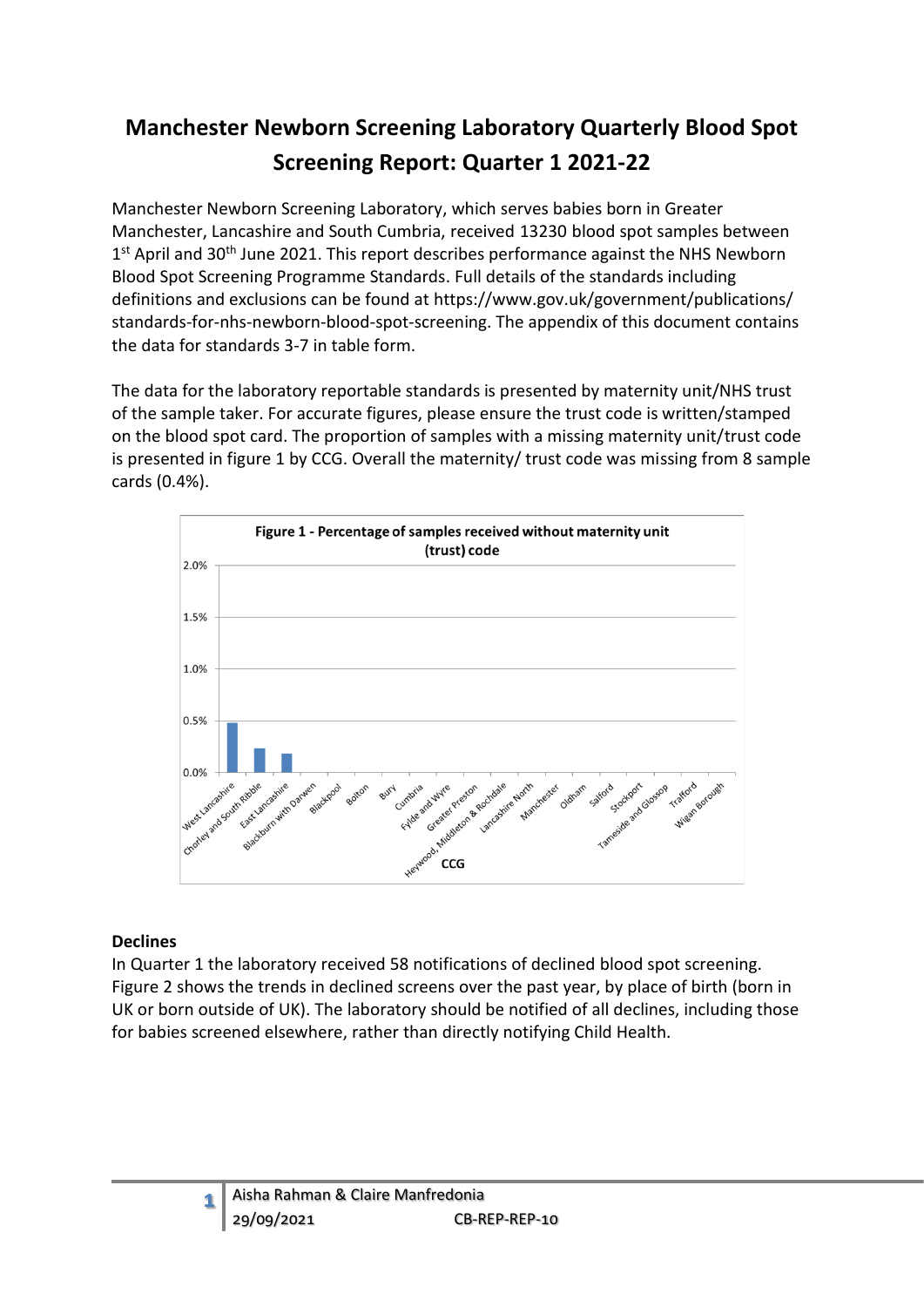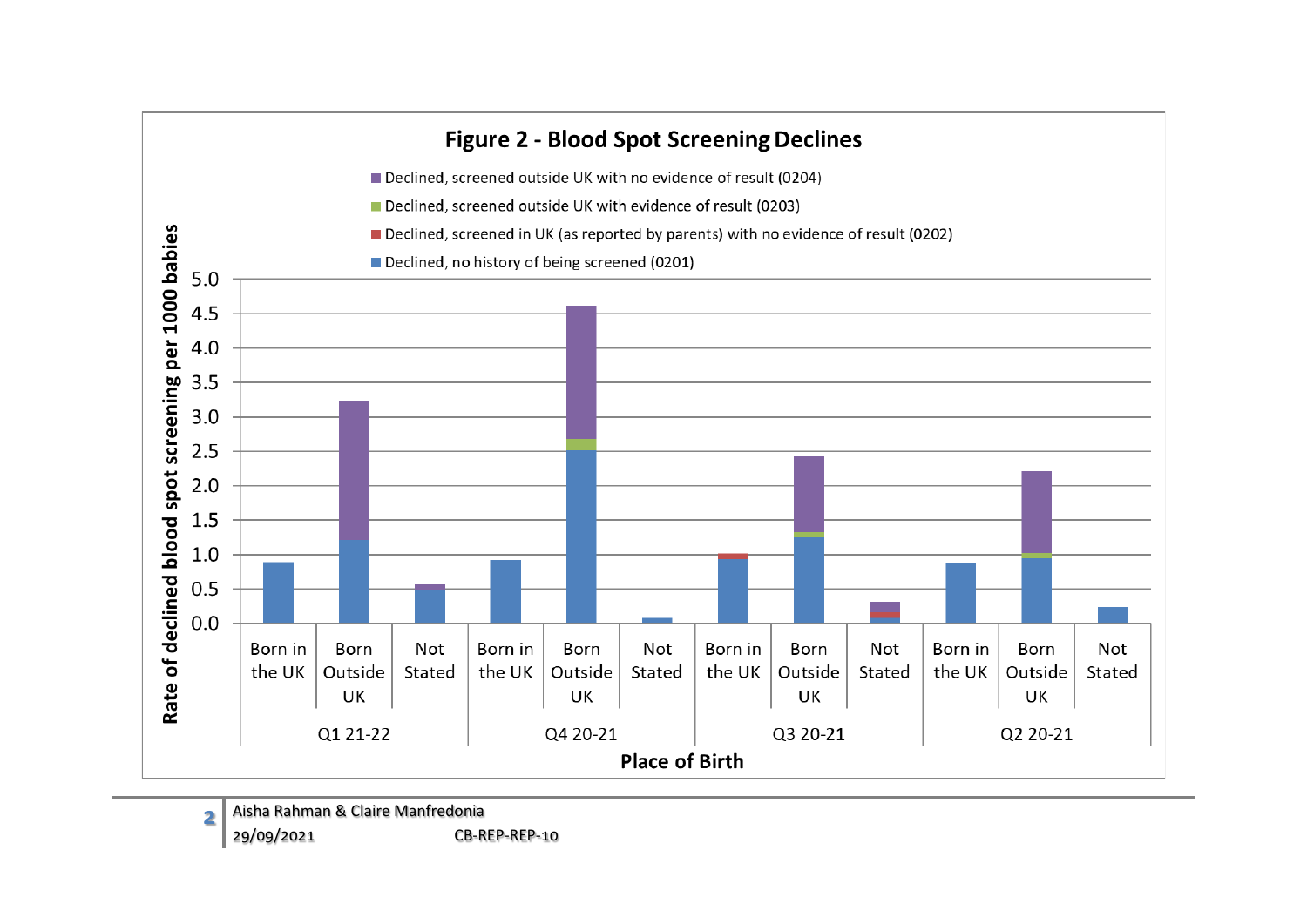### **Key to colour coding**

| Met achievable threshold                 |
|------------------------------------------|
| Met acceptable threshold                 |
| Within 10% of acceptable threshold       |
| More than 10% below acceptable threshold |

### **Standard 3 – The proportion of blood spot cards received by the laboratory with the baby's NHS number on a barcoded label**

**Acceptable:** ≥ 90.0% of blood spot cards are received by the laboratory with the baby's NHS number on a barcoded label.

**Achievable:** ≥ 95.0% of blood spot cards are received by the laboratory with the baby's NHS number on a barcoded label.

Figure 3 displays performance against standard 3.

Overall, 82.4% of samples received in quarter 1 of 2021/22 had a barcoded NHS number label, which is less than the previous quarter (83.1%). Of the 12 maternity units, 5 met the standard, including one reaching the achievable threshold (East Lancashire). Four units were more than 10% below the acceptable threshold, which is the same as the previous quarter.

#### **Standard 4 - The proportion of first blood spot samples taken on day 5**

**Acceptable:** ≥ 90.0% of first blood spot samples are taken on day 5. **Achievable:** ≥ 95.0% of first blood spot samples are taken on day 5.

Figure 4 displays performance against standard 4. Overall, 92.6% of samples received in quarter 1 of 2021/22 were collected on day 5, which is the same quarter 4. 10 maternity units met standard 4, including 4 meeting the achievable threshold (Manchester, Tameside & Glossop, Blackpool and Morecambe Bay).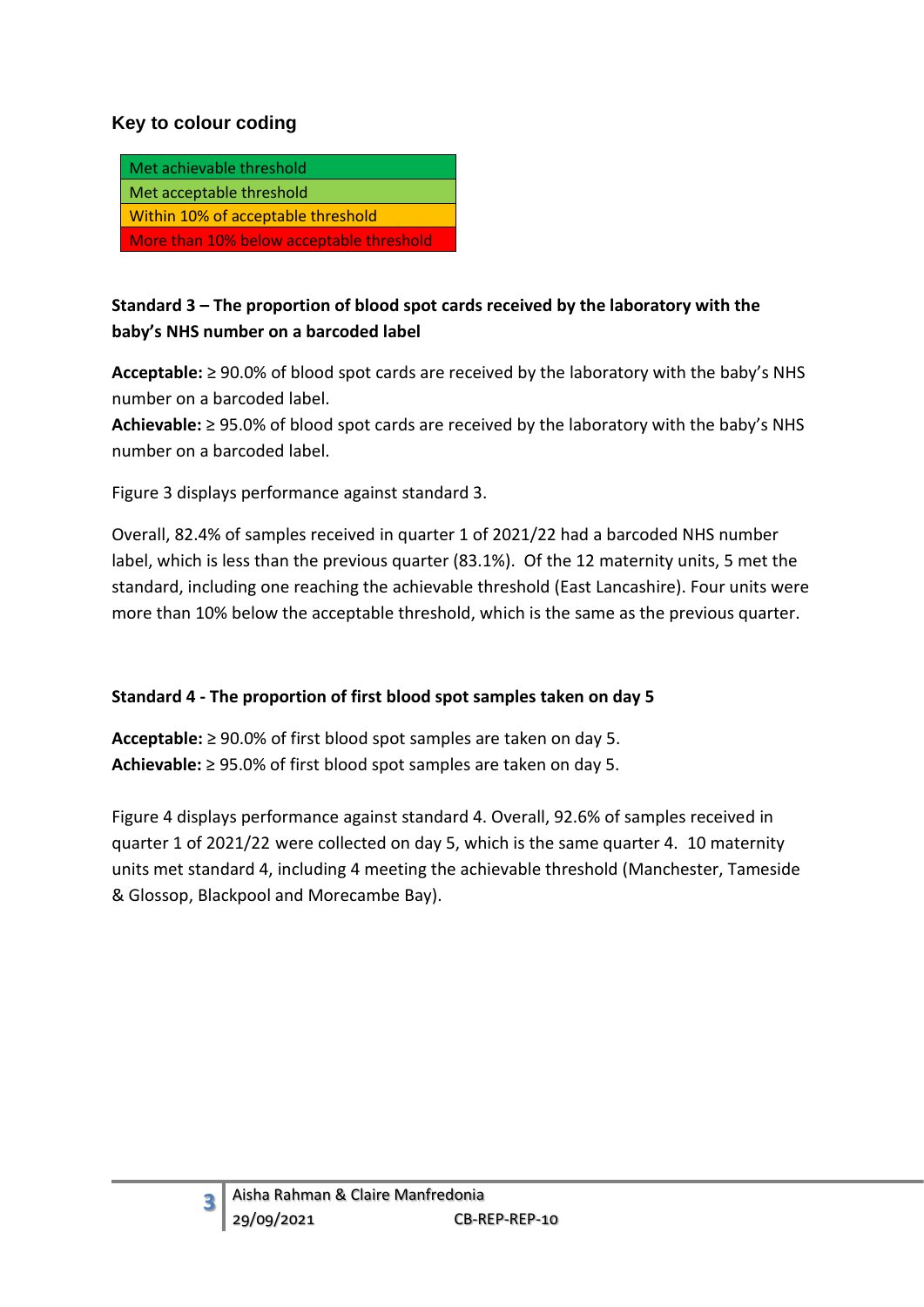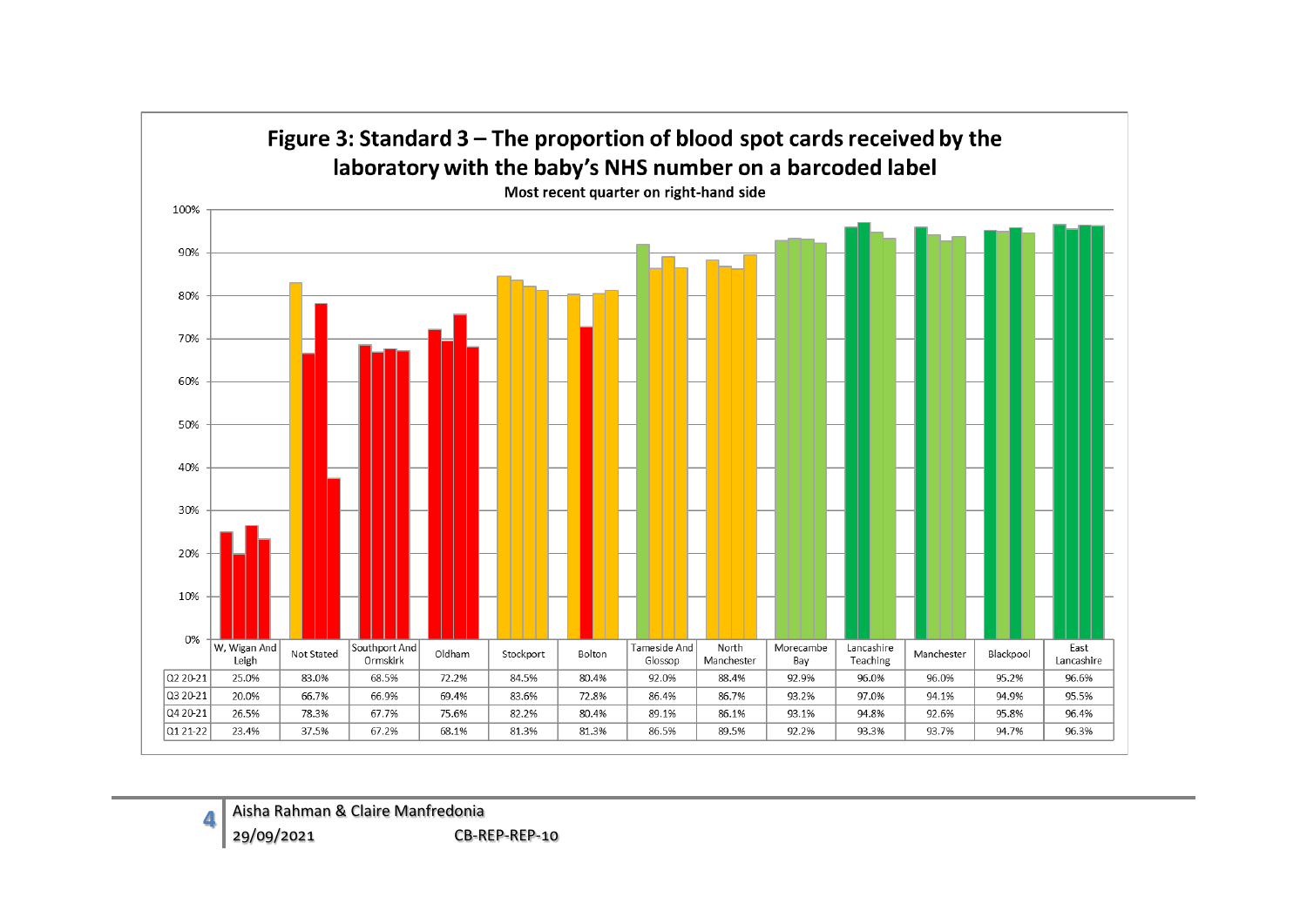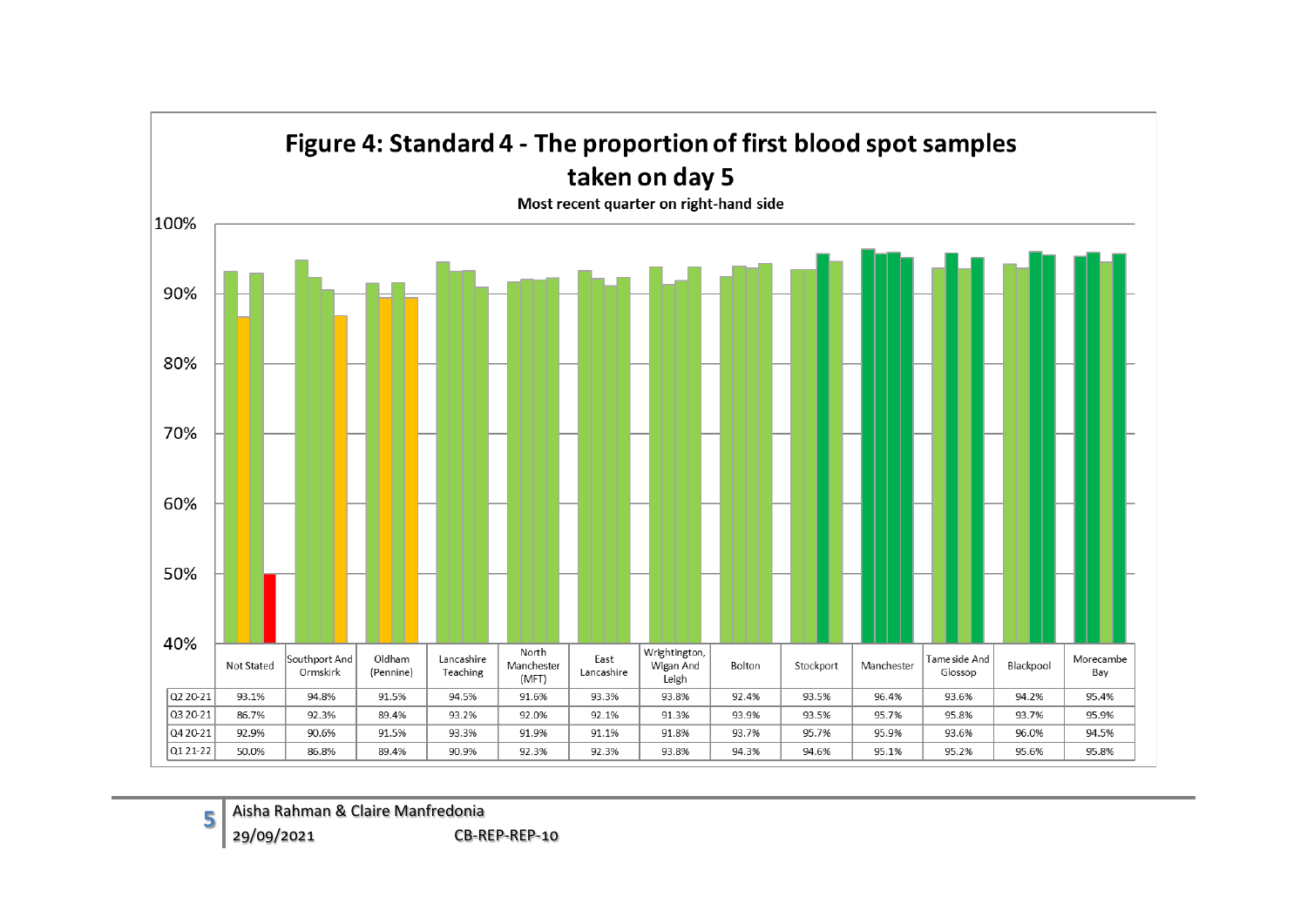### **Standard 5 - The proportion of blood spot samples received less than or equal to 3 working days of sample collection**

**Acceptable:** ≥ 95.0% of all samples received less than or equal to 3 working days of sample collection.

**Achievable:** ≥ 99.0% of all samples received less than or equal to 3 working days of sample collection.

Performance against the transport standard (figure 5) was good. Overall, 98.2% samples were received within 3 working days. 11 Trusts met the standard, including 7 reaching the achievable threshold. Performance was much better than last quarter (96.7% samples received within 3 working days).

### **Standard 6 - The proportion of first blood spot samples that require repeating due to an avoidable failure in the sampling process**

**Acceptable:** Avoidable repeat rate is ≤ 2.0%

**Achievable:** Avoidable repeat rate is ≤ 1.0%

The avoidable repeat rate for quarter 1 was 2.7%, which is lower than quarter 4 (3.4%). The performance for each trust is displayed in figure 6. Three Trusts met the standard (East Lancashire, Tameside and Wigan). Figure 7 compares the avoidable repeat rate for samples collected from in-patients with samples collected from babies at home/in the community. The rate was 2.3% for babies at home (2.9% in quarter 4) and 6.7% for samples collected from in-patients (7.6% in quarter 4).

**6**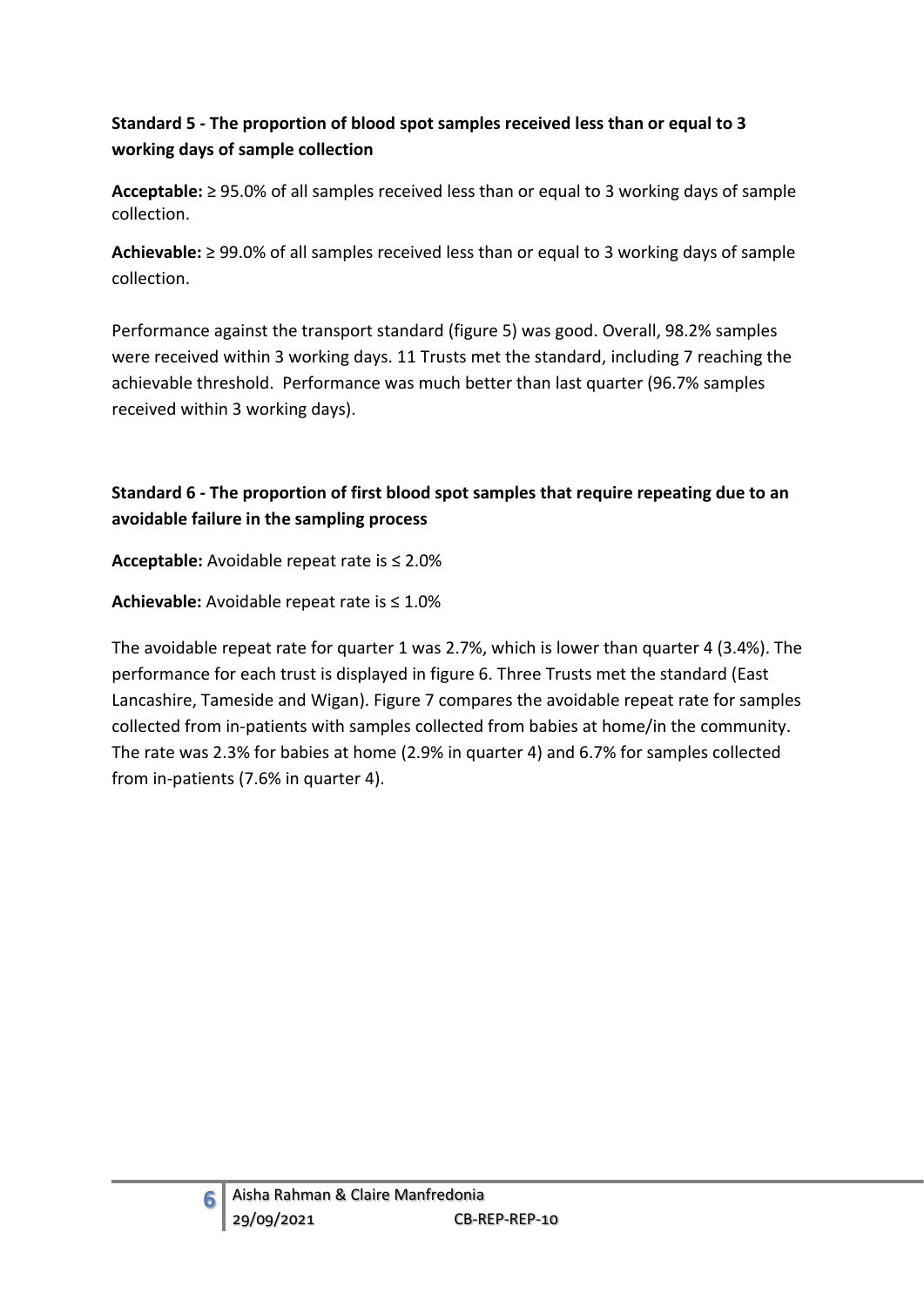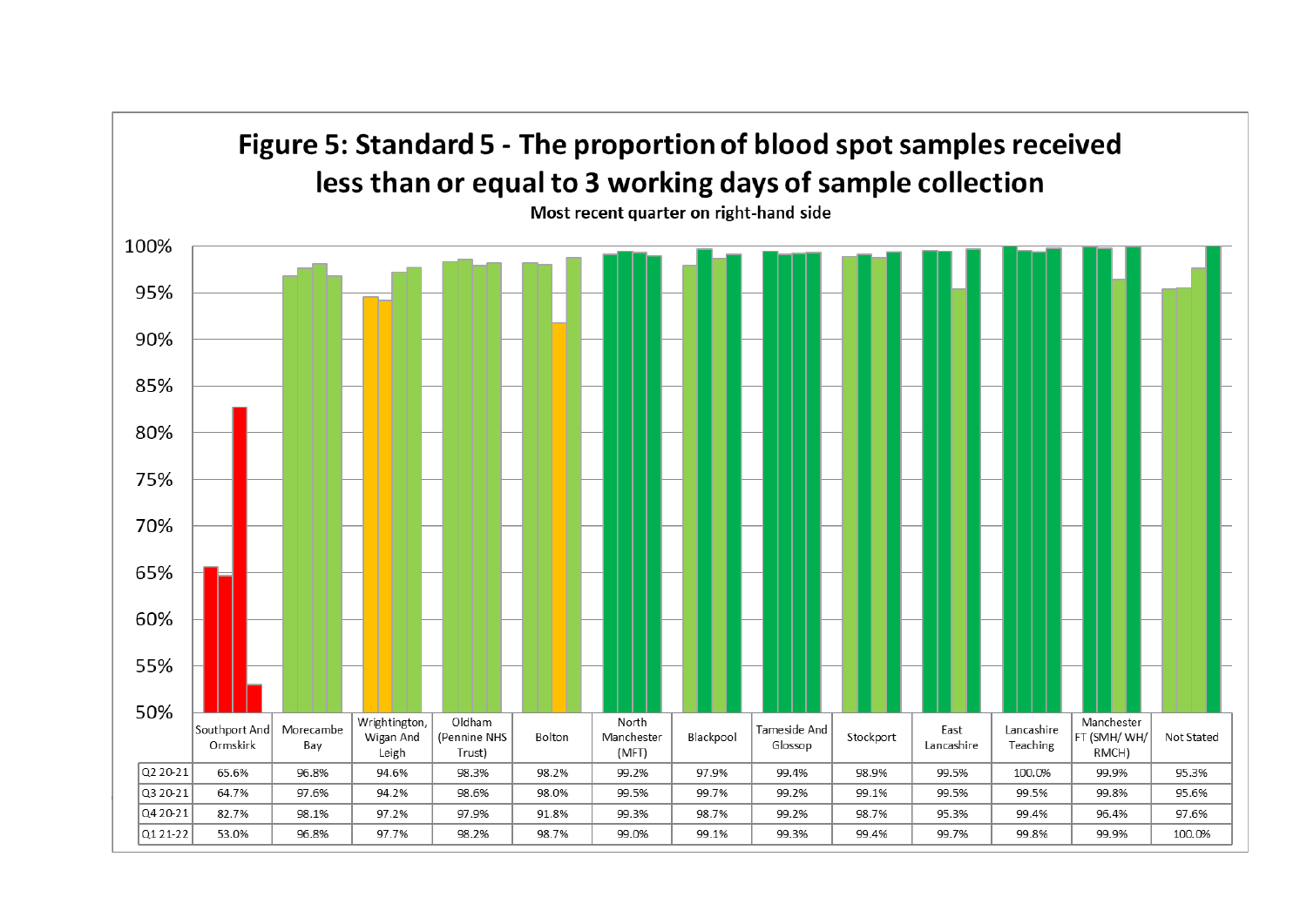

**8** Aisha Rahman & Claire Manfredonia 29/09/2021 CB-REP-REP-10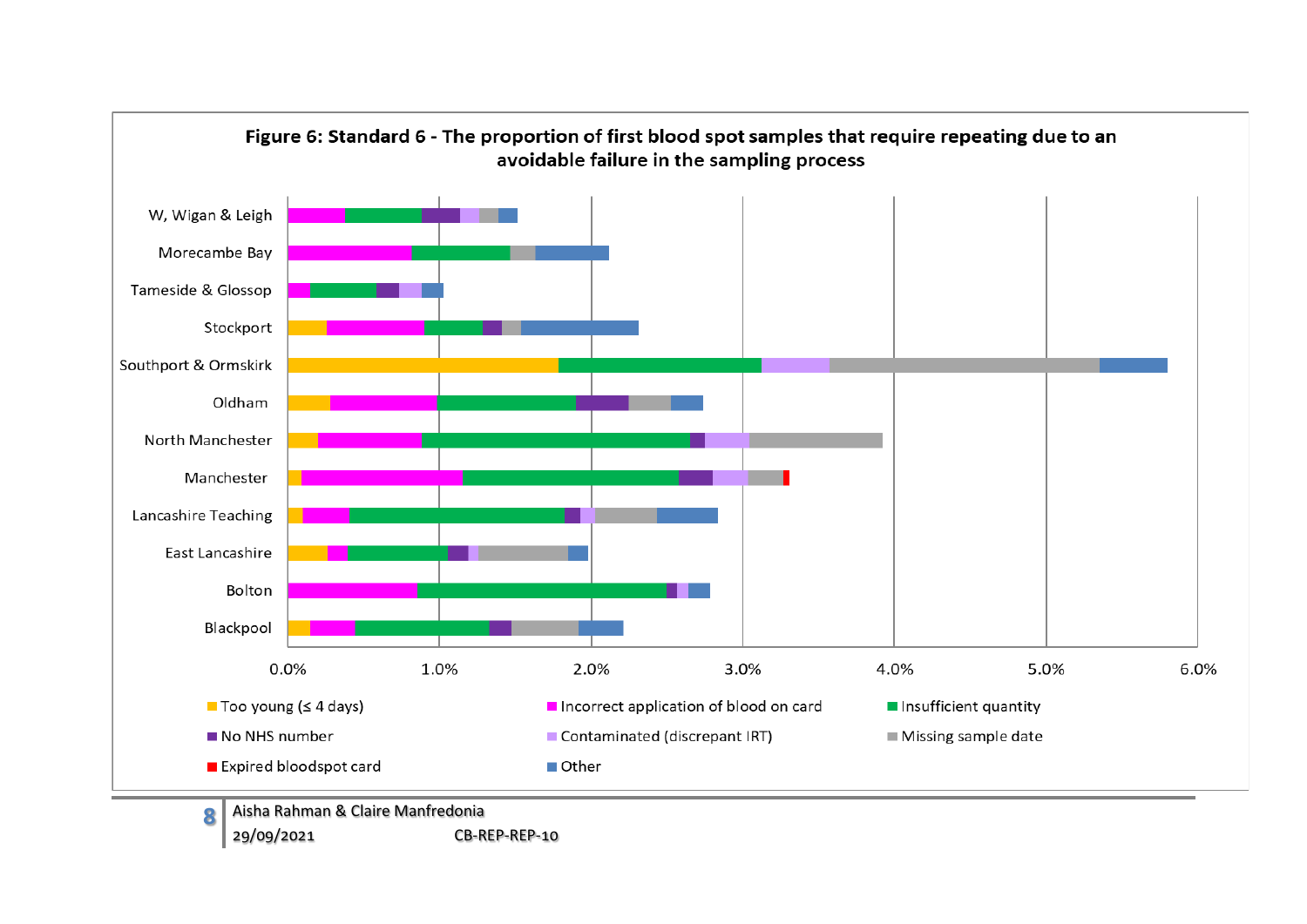

Ormskirk & District General Hospital (30%), Royal Blackburn Hospital (50%) and Royal Manchester Children's Hospital (22.2%) were excluded from the chart due to high avoidable repeat rates.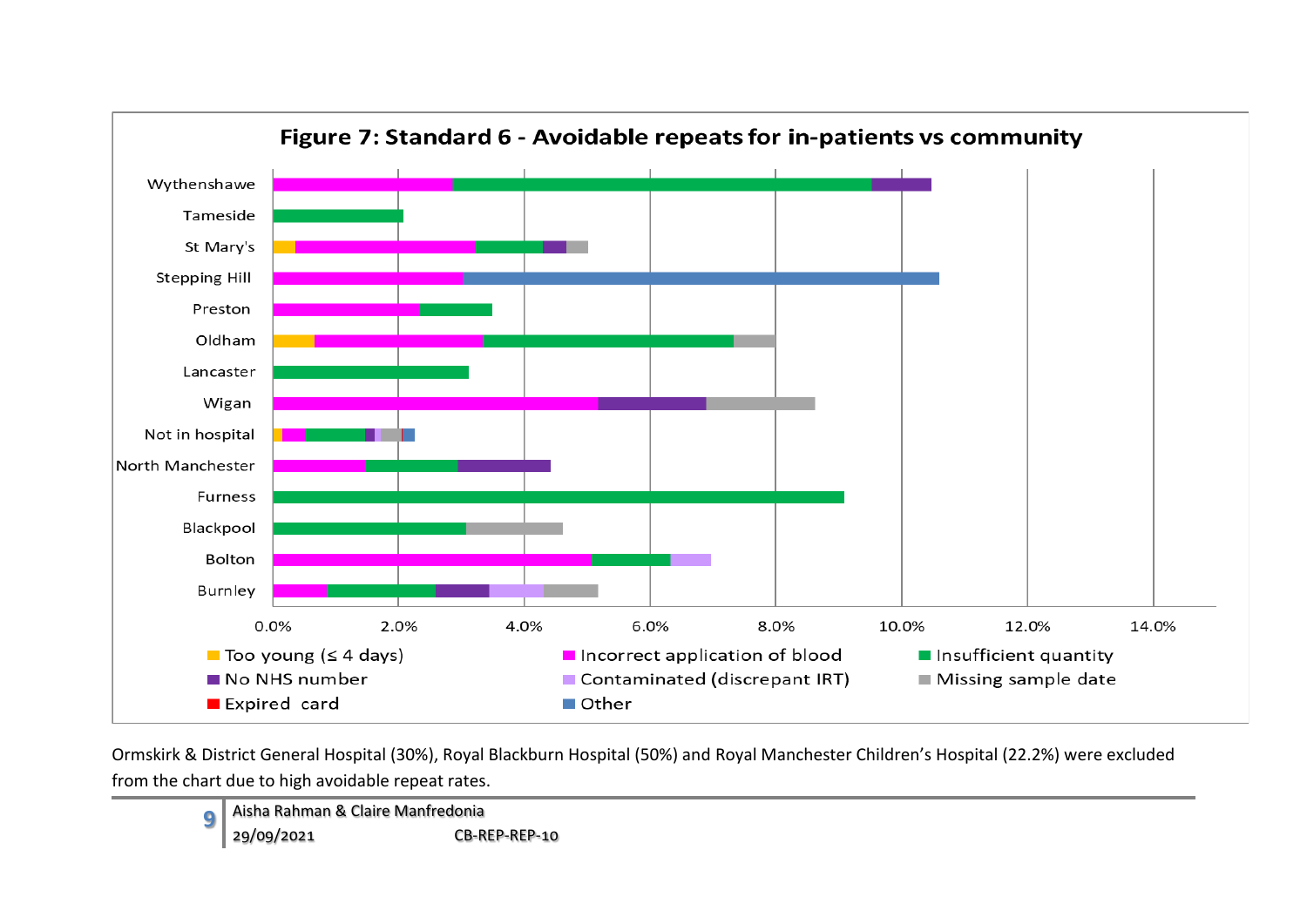|                                                         |                  | Q1 21-22 Table 1 - Summary of performance |                  |                  |
|---------------------------------------------------------|------------------|-------------------------------------------|------------------|------------------|
| <b>Trust</b>                                            | STD <sub>3</sub> | STD <sub>4</sub>                          | STD <sub>5</sub> | STD <sub>6</sub> |
| <b>Blackpool Teaching Hospitals NHS FT</b>              | 94.7%            | 95.6%                                     | 99.1%            | 2.2%             |
| <b>Bolton NHS FT</b>                                    | 81.3%            | 94.3%                                     | 98.7%            | 2.8%             |
| <b>East Lancashire Hospitals NHS Trust</b>              | 96.3%            | 92.3%                                     | 99.7%            | 2.0%             |
| Lancashire Teaching Hospitals NHS FT                    | 93.3%            | 90.9%                                     | 99.8%            | 2.8%             |
| <b>Manchester University NHS FT</b>                     | 93.7%            | 95.1%                                     | 99.9%            | 3.3%             |
| North Manchester (Pennine Acute Hospitals<br>NHS Trust) | 89.5%            | 92.3%                                     | 99.0%            | 3.9%             |
| Not Stated                                              | 37.5%            | 50.0%                                     | 100.0%           | 0.0%             |
| Oldham (Pennine Acute Hospitals NHS Trust)              | 68.1%            | 89.4%                                     | 98.2%            | 2.7%             |
| Southport & Ormskirk Hospital NHS Trust                 | 67.2%            | 86.8%                                     | 53.0%            | 5.8%             |
| Stockport NHS FT                                        | 81.3%            | 94.6%                                     | 99.4%            | 2.3%             |
| Tameside And Glossop Integrated Care NHS<br><b>FT</b>   | 86.5%            | 95.2%                                     | 99.3%            | 1.0%             |
| University Hospitals of Morecambe Bay NHS<br>FT         | 92.2%            | 95.8%                                     | 96.8%            | 2.1%             |
| Wrightington, Wigan and Leigh NHS FT                    | 23.4%            | 93.8%                                     | 97.7%            | 1.5%             |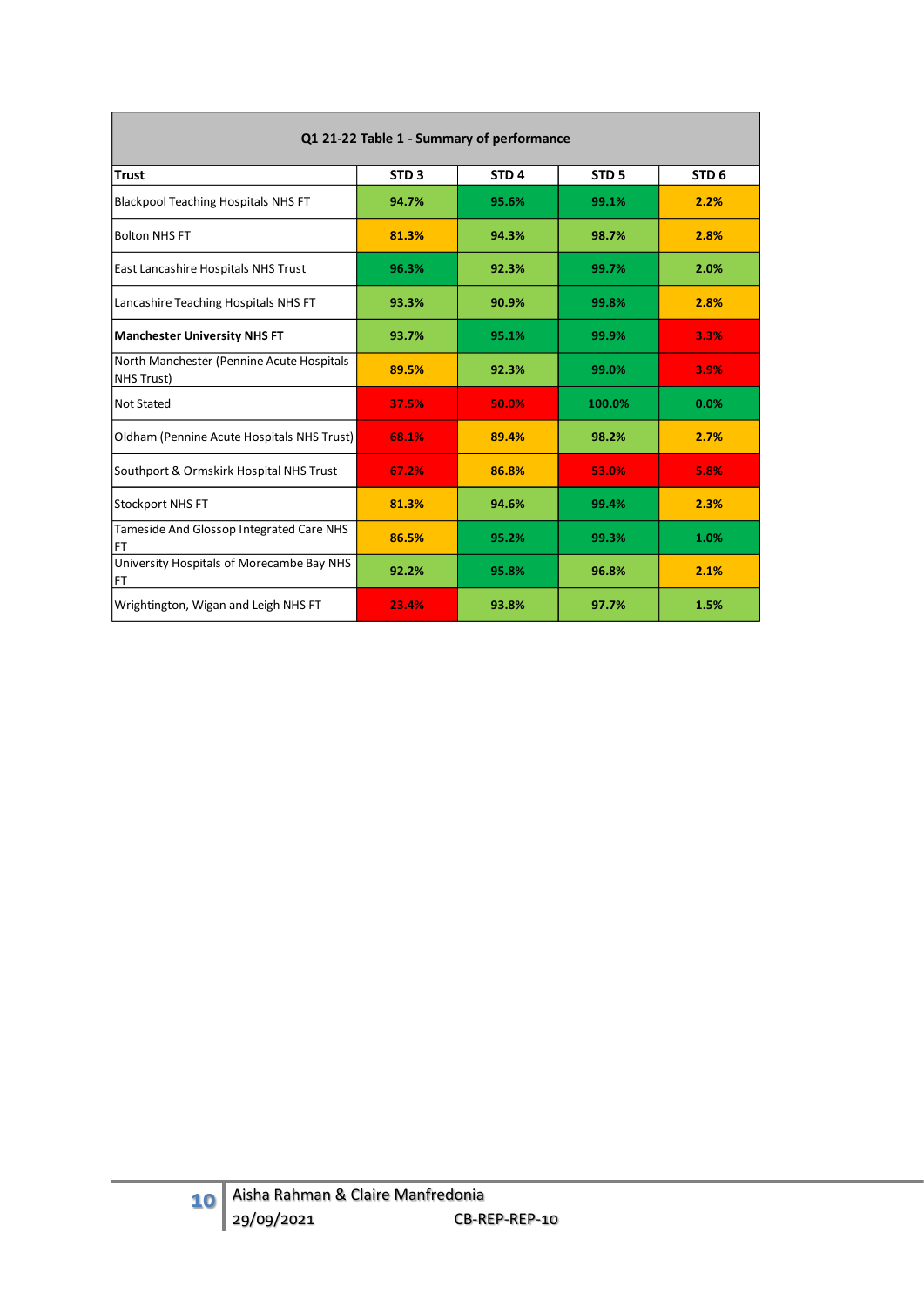**Standard 7a - The proportion of second blood spots for raised IRT taken on day 21 to day 24** 

**Acceptable:** ≥ 80% of second blood spot samples taken on day 21 to day 24 **Achievable:** ≥ 90% of second blood spot samples taken on day 21 to day 24

Standard 7a was met. During quarter 1 there were 7 repeats for raised IRT (CF inconclusive). Of these, 71% (5) were collected on day 21 and 100% (7) on day 21-24. CF inconclusive repeats are performed by Screening Link Health Visitors. The data is presented in figure 8 and by local Child Health Records Department, in table 2.



|                       |                | Q1 Table 2 - Standard 7a                                     |       |                |           |  |
|-----------------------|----------------|--------------------------------------------------------------|-------|----------------|-----------|--|
| <b>Child Health</b>   |                | Age at Collection of CF<br><b>Inconclusive Repeat (days)</b> | Grand | % collected    |           |  |
| <b>Department</b>     | 21             | 22                                                           | 24    | <b>Total</b>   | day 21-24 |  |
| Ashton, Wigan & Leigh | 1              |                                                              | 1     | $\overline{2}$ | 100%      |  |
| Rochdale              | $\overline{2}$ |                                                              |       | $\overline{2}$ | 100%      |  |
| Salford               | 2              |                                                              |       | 2              | 100%      |  |
| Stockport             |                |                                                              |       | 100%           |           |  |
| <b>Grand Total</b>    | 5              |                                                              |       |                | 100%      |  |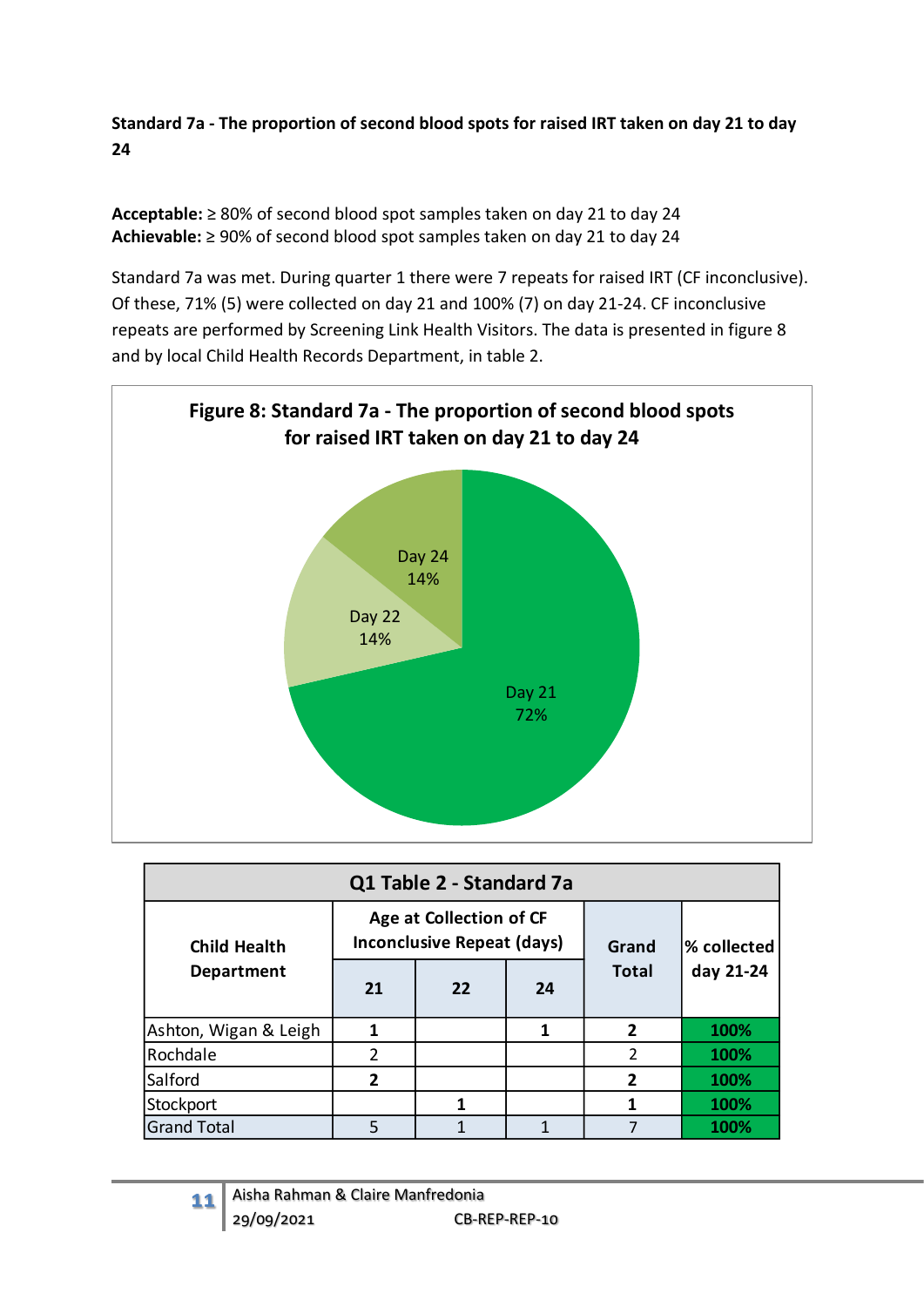### **Standard 7b - The proportion of second blood spot samples for borderline TSH taken between 7 and 10 calendar days after the initial borderline sample**

**Acceptable:** ≥ 80.0% of repeat blood spot samples taken as defined **Achievable:** ≥ 90.0% of repeat blood spot samples taken as defined

Standard 7b was met by 6 of the 8 trusts included in this standard. Figure 9 displays the proportion collected 7-10 days after the initial sample and table 3 displays the information by Trust.



| <b>Trust</b>                               |                |              | Number of days between original<br>sample and collection of repeat sample |               | Grand<br>Total | % collected 7-<br>10 days after<br>original |    |    |            |
|--------------------------------------------|----------------|--------------|---------------------------------------------------------------------------|---------------|----------------|---------------------------------------------|----|----|------------|
|                                            | 7              | 8            | 9                                                                         | 10            | 11             | 12                                          | 13 |    | sample     |
| <b>Blackpool Teaching Hospitals NHS FT</b> |                |              |                                                                           |               |                |                                             |    | 1  | 0%         |
| <b>Bolton NHS FT</b>                       |                | $\mathbf{1}$ | $\mathbf{1}$                                                              |               |                |                                             | 2  | 4  | <b>50%</b> |
| East Lancashire Hospitals NHS Trust        |                | 1            | $\mathcal{P}$                                                             | 1             |                |                                             |    | 4  | 100%       |
| Lancashire Teaching Hospitals NHS FT       | 1              |              | 1                                                                         |               |                |                                             |    | 2  | 100%       |
| Manchester University NHS FT - SMH/WH/RMCH |                |              |                                                                           | 1             |                |                                             |    | 1  | 100%       |
| North Manchester (MFT)                     | $\overline{2}$ |              | 1                                                                         | $\mathbf{1}$  |                |                                             |    | 4  | 100%       |
| Oldham (Pennine Acute Hospitals NHS Trust) | $\mathbf{1}$   | 1            | $\mathcal{P}$                                                             | $\mathcal{P}$ | 1              |                                             |    | 7  | 86%        |
| <b>Stockport NHS FT</b>                    |                | 1            |                                                                           |               |                |                                             |    | 1  | 100%       |
| Wrightington, Wigan and Leigh NHS FT       |                |              |                                                                           |               |                | 1                                           |    | 1  | 0%         |
| <b>Grand Total</b>                         | 4              | 4            | 7                                                                         | 5             | 2              |                                             | 2  | 25 | 80%        |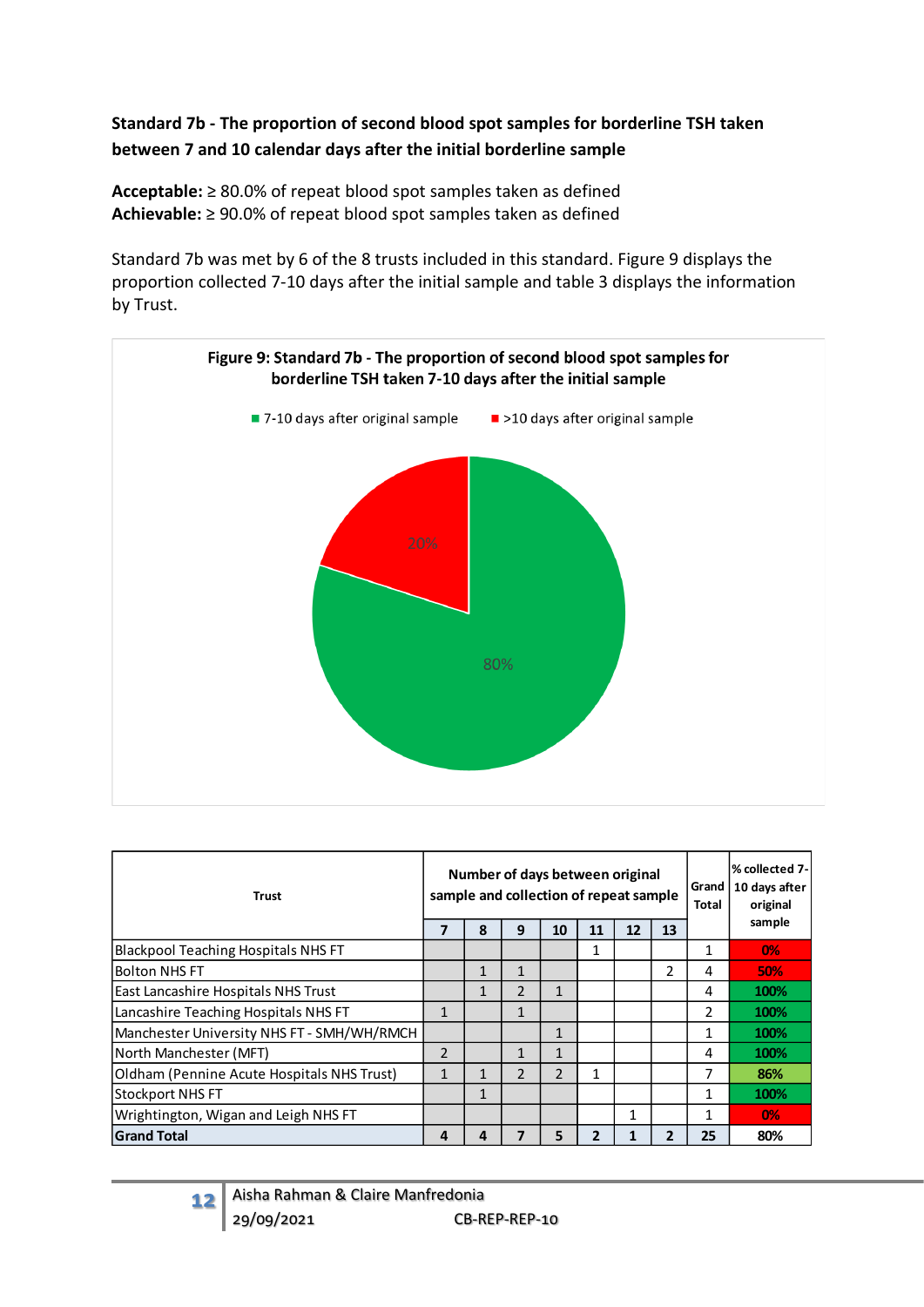#### **Standard 7c - The proportion of CHT pre-term repeats collected on day 28 or at discharge**

**Acceptable:** ≥ 75.0% of repeat blood spot samples taken as defined **Achievable:** ≥ 85.0% of repeat blood spot samples taken as defined

During quarter 1, 146 CHT pre-term repeats were received (avoidable repeats and duplicates excluded). Performance by trust is displayed in figure 10. 81% were collected on day 28 or at discharge, 1% were collected too early (and required a further repeat) and 18% were collected after day 28.

Of note, 17 out of 26 babies with samples collected after day 28 had transfusions on days 25-28, which would account for the delayed sampling.



|                                                      |                                                  | Quarter 1 2021-22: Standard 7c        |               |       |                 |
|------------------------------------------------------|--------------------------------------------------|---------------------------------------|---------------|-------|-----------------|
| <b>Trust</b>                                         | Number of Pre-term CHT repeat samples collected: | % Prem repeats<br>collected on day 28 |               |       |                 |
|                                                      | Early                                            | On time                               | Late          | Total | or at discharge |
| <b>Blackpool Teaching Hospitals NHS FT</b>           |                                                  | 4                                     |               | 4     | 100%            |
| <b>Bolton NHS FT</b>                                 |                                                  | 15                                    | 4             | 19    | 79%             |
| East Lancashire Hospitals NHS Trust                  |                                                  | 21                                    | 5             | 26    | 81%             |
| Lancashire Teaching Hospitals NHS FT                 |                                                  | 9                                     |               | 9     | 100%            |
| Manchester University NHS FT (SMH/RMCH/WH)           |                                                  | 30                                    | 8             | 38    | 79%             |
| North Manchester (Pennine Acute Hospitals NHS Trust) |                                                  | 5                                     |               | 5     | 100%            |
| Oldham (Pennine Acute Hospitals NHS Trust)           |                                                  | 16                                    | 4             | 20    | 80%             |
| Southport & Ormskirk Hospital NHS Trust              |                                                  |                                       |               |       | 0%              |
| <b>Stockport NHS FT</b>                              |                                                  | 6                                     | $\mathcal{P}$ | 9     | 67%             |
| Tameside And Glossop Integrated Care NHS FT          |                                                  | 4                                     |               | 4     | 100%            |
| University Hospitals of Morecambe Bay NHS FT         |                                                  | 75%                                   |               |       |                 |
| Wrightington, Wigan and Leigh NHS FT                 |                                                  | $\overline{7}$                        | 71%           |       |                 |
| <b>Grand Total</b>                                   | 2                                                | 118                                   | 26            | 146   | 81%             |

**13** Aisha Rahman & Claire Manfredonia<br>29/09/2021 CB-R CB-REP-REP-10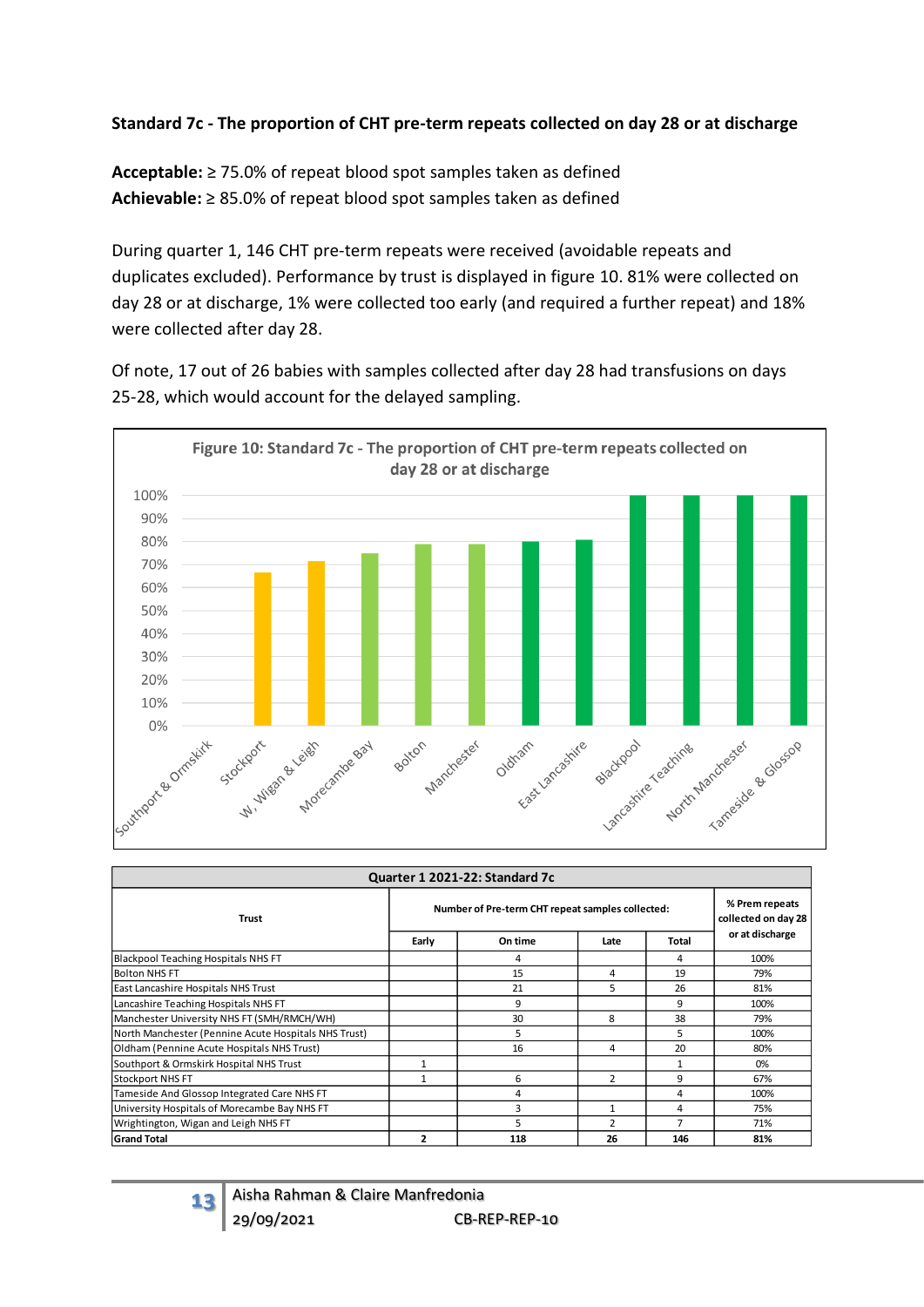### **Standard 9 - Timely processing of CHT and IMD (excluding HCU) screen positive samples**

**Acceptable:** 100% of babies with a positive screening result (excluding HCU) have a clinical referral initiated within 3 working days of sample receipt

There were 9 screen positive samples for CHT during quarter 1. All were referred within 3 working days.

There were 6 IMD screen positive samples and all were referred within 3 working days.

#### **Standard 11 - Timely entry into clinical care**

Data for standard 11 is displayed in table 4.

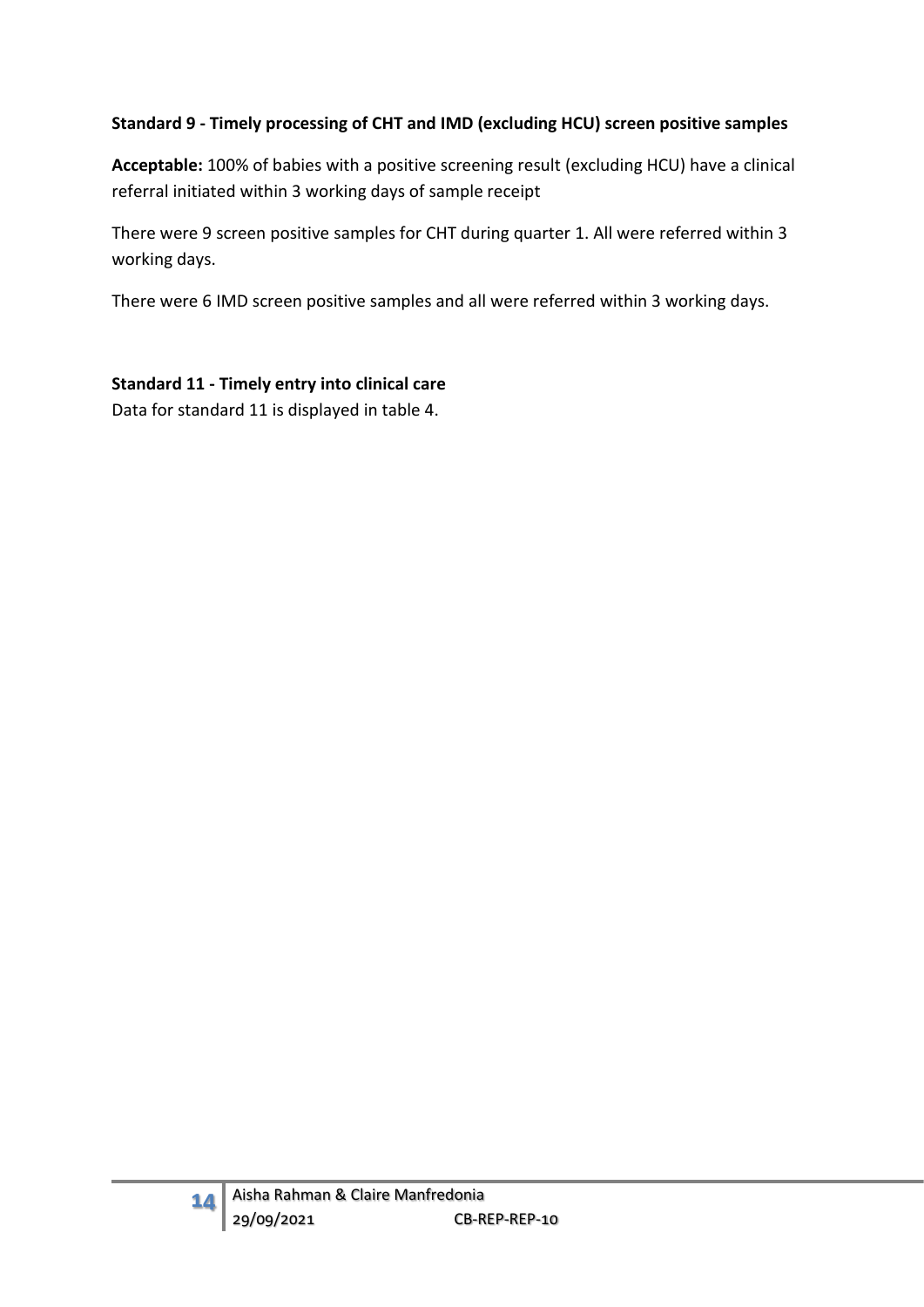| <b>Condition</b>                                      | <b>Criteria</b>                                           | <b>Thresholds</b>                                         | Number of<br>babies seen by<br>specialist<br>services by<br>condition<br>specific<br>standard | Number of<br>babies referred | Percentage<br>seen by<br>specialist<br>services by<br>condition<br>specific<br>standard | <b>Comments</b>                                                                                                          |
|-------------------------------------------------------|-----------------------------------------------------------|-----------------------------------------------------------|-----------------------------------------------------------------------------------------------|------------------------------|-----------------------------------------------------------------------------------------|--------------------------------------------------------------------------------------------------------------------------|
| <b>IMDs (excluding HCU)</b>                           | Attend first clinical<br>appointment by 14 days of<br>age | Acceptable: 100%                                          | 6                                                                                             | 6                            | 100%                                                                                    | 4 x MCADD<br>1 x PKU<br>1 x false positive IVA (antibiotic interference)                                                 |
| CHT (suspected on first<br>sample)                    | Attend first clinical<br>appointment by 14 days of<br>age | Acceptable: 100%                                          | 5                                                                                             | 5                            | 100%                                                                                    |                                                                                                                          |
| CHT (suspected on repeat<br>following borderline TSH) | Attend first clinical<br>appointment by 21 days of<br>age | Acceptable: 100%                                          | 4                                                                                             | 4                            | 100%                                                                                    |                                                                                                                          |
| <b>CF (2 CFTR mutations</b><br>detected)              | Attend first clinical<br>appointment by 28 days of<br>age | Acceptable: ≥95.0%<br>Achievable: 100%                    | 4                                                                                             | 4                            | 100%                                                                                    |                                                                                                                          |
| <b>HCU</b>                                            | Attend first clinical<br>appointment by 28 days of<br>age | Acceptable: ≥95.0%<br>Achievable: 100%                    | 0                                                                                             | $\mathbf 0$                  | N/A                                                                                     |                                                                                                                          |
| CF (1 or no CFTR mutation<br>detected)                | Attend first clinical<br>appointment by 35 days of<br>age | Attend first clinical<br>appointment by 35<br>days of age | $\overline{2}$                                                                                | 2                            | 100%                                                                                    |                                                                                                                          |
| <b>SCD</b>                                            | Attend first clinical<br>appointment by 90 days of<br>age | Attend first clinical<br>appointment by 90<br>days of age |                                                                                               |                              | N/A                                                                                     | One baby referred in Q1 but no information yet on<br>date seen in clinic. Information was given to parents<br>of day 44. |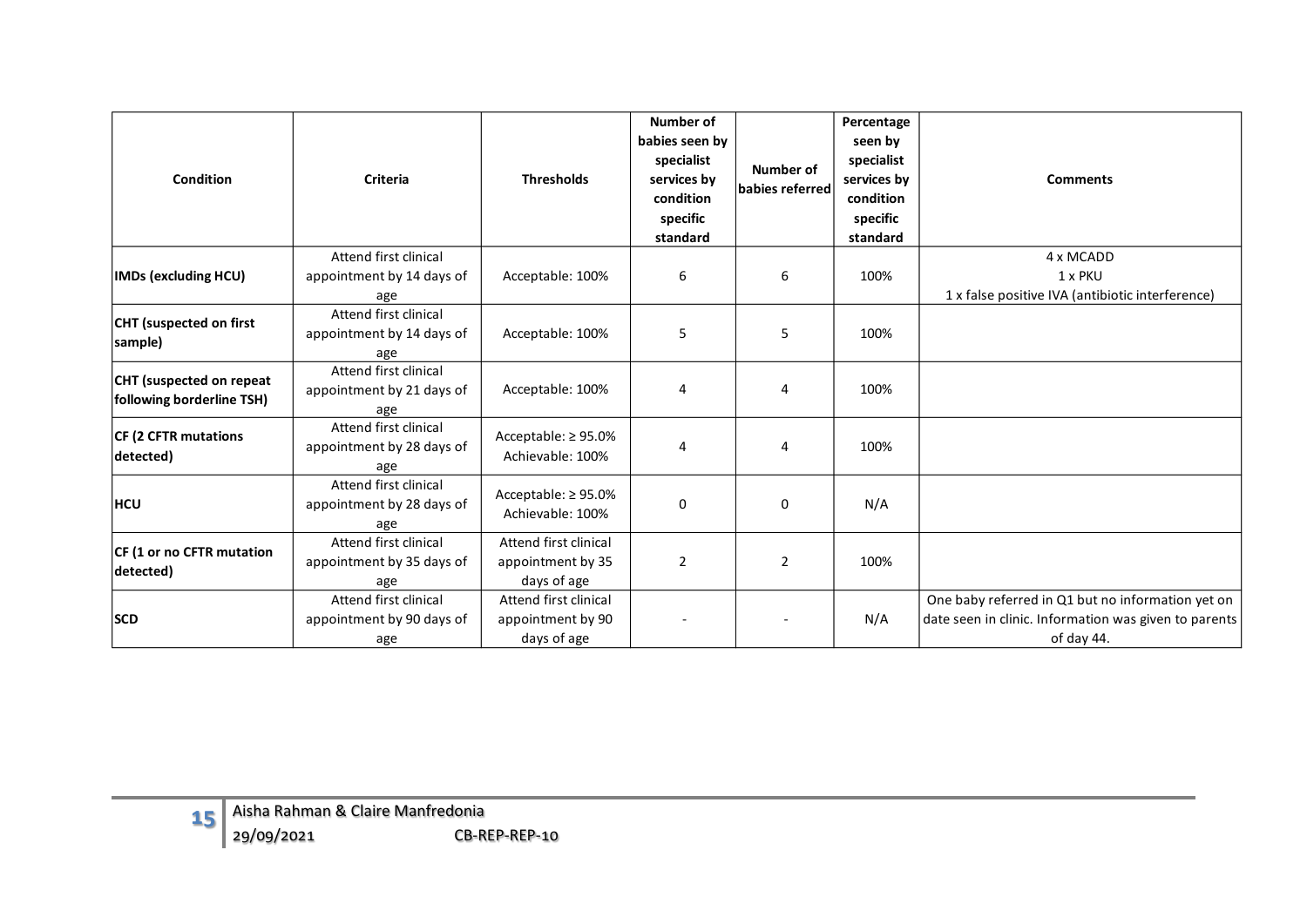#### **Incidents**

Details of incidents at level 3 or above, either detected by the laboratory or occurred at MFT

| <b>Number</b> | <b>Incident   Incident  </b><br><b>Date</b> | <b>Summary of incident</b>                                                                               | <b>MFT or external</b> | Lab/ Ward/<br><b>Maternity Unit</b> | <b>Local Area Team</b> | <b>OA</b><br>informed |
|---------------|---------------------------------------------|----------------------------------------------------------------------------------------------------------|------------------------|-------------------------------------|------------------------|-----------------------|
|               | 2193312 08/05/21                            | Blood spot labelling error: another baby's bar-coded<br>demographic sticker, detected prior to reporting | MFT                    | Ward C2,<br>Wythenshawe             | Greater Manchester     | Yes                   |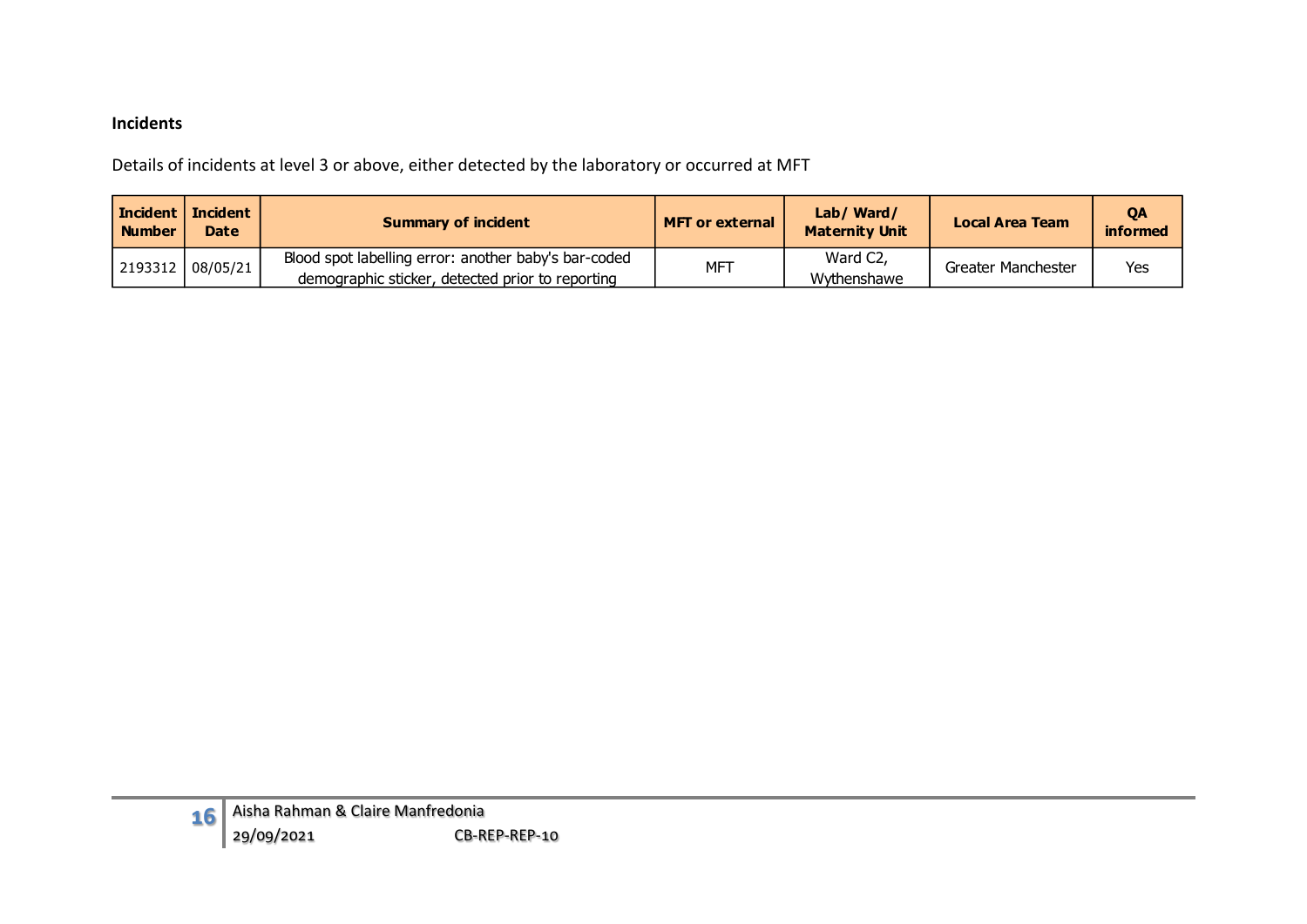## **Appendix**

|                                                      |                                              | Quarter 4 2020-21: Standard 3                                       |                                                                                           |                                                                          |                                                                                            |
|------------------------------------------------------|----------------------------------------------|---------------------------------------------------------------------|-------------------------------------------------------------------------------------------|--------------------------------------------------------------------------|--------------------------------------------------------------------------------------------|
| <b>Trust</b>                                         | Number of all samples<br>(including repeats) | Number of blood spot<br>cards including baby's<br><b>NHS</b> number | Number of blood spot<br>cards including ISB<br>label barcoded baby's<br><b>NHS</b> number | Percentage of all<br>blood spot cards<br>including babies' NHS<br>number | Percentage of all<br>blood spot cards<br>including ISB bar-<br>coded babies' NHS<br>number |
| <b>Blackpool Teaching Hospitals NHS FT</b>           | 692                                          | 692                                                                 | 663                                                                                       | 100.0%                                                                   | 95.8%                                                                                      |
| <b>Bolton NHS FT</b>                                 | 1441                                         | 1439                                                                | 1159                                                                                      | 99.9%                                                                    | 80.4%                                                                                      |
| <b>East Lancashire Hospitals NHS Trust</b>           | 1480                                         | 1479                                                                | 1427                                                                                      | 99.9%                                                                    | 96.4%                                                                                      |
| <b>Health Visitor</b>                                | 156                                          | 154                                                                 | 5                                                                                         | 98.7%                                                                    | 3.2%                                                                                       |
| Lancashire Teaching Hospitals NHS FT                 | 1039                                         | 1038                                                                | 985                                                                                       | 99.9%                                                                    | 94.8%                                                                                      |
| Manchester University NHS FT (SMH/RMCH/WH)           | 2378                                         | 2376                                                                | 2203                                                                                      | 99.9%                                                                    | 92.6%                                                                                      |
| North Manchester (Pennine Acute Hospitals NHS Trust) | 1061                                         | 1058                                                                | 914                                                                                       | 99.7%                                                                    | 86.1%                                                                                      |
| <b>Not Stated</b>                                    | 46                                           | 46                                                                  | 36                                                                                        | 100.0%                                                                   | 78.3%                                                                                      |
| Oldham (Pennine Acute Hospitals NHS Trust)           | 1375                                         | 1372                                                                | 1040                                                                                      | 99.8%                                                                    | 75.6%                                                                                      |
| Southport & Ormskirk Hospital NHS Trust              | 201                                          | 201                                                                 | 136                                                                                       | 100.0%                                                                   | 67.7%                                                                                      |
| Stockport NHS FT                                     | 807                                          | 804                                                                 | 663                                                                                       | 99.6%                                                                    | 82.2%                                                                                      |
| Tameside And Glossop Integrated Care NHS FT          | 662                                          | 662                                                                 | 590                                                                                       | 100.0%                                                                   | 89.1%                                                                                      |
| University Hospitals of Morecambe Bay NHS FT         | 639                                          | 639                                                                 | 595                                                                                       | 100.0%                                                                   | 93.1%                                                                                      |
| Wrightington, Wigan and Leigh NHS FT                 | 823                                          | 821                                                                 | 218                                                                                       | 99.8%                                                                    | 26.5%                                                                                      |
| <b>Grand Total</b>                                   | 12800                                        | 12781                                                               | 10634                                                                                     | 99.9%                                                                    | 83.1%                                                                                      |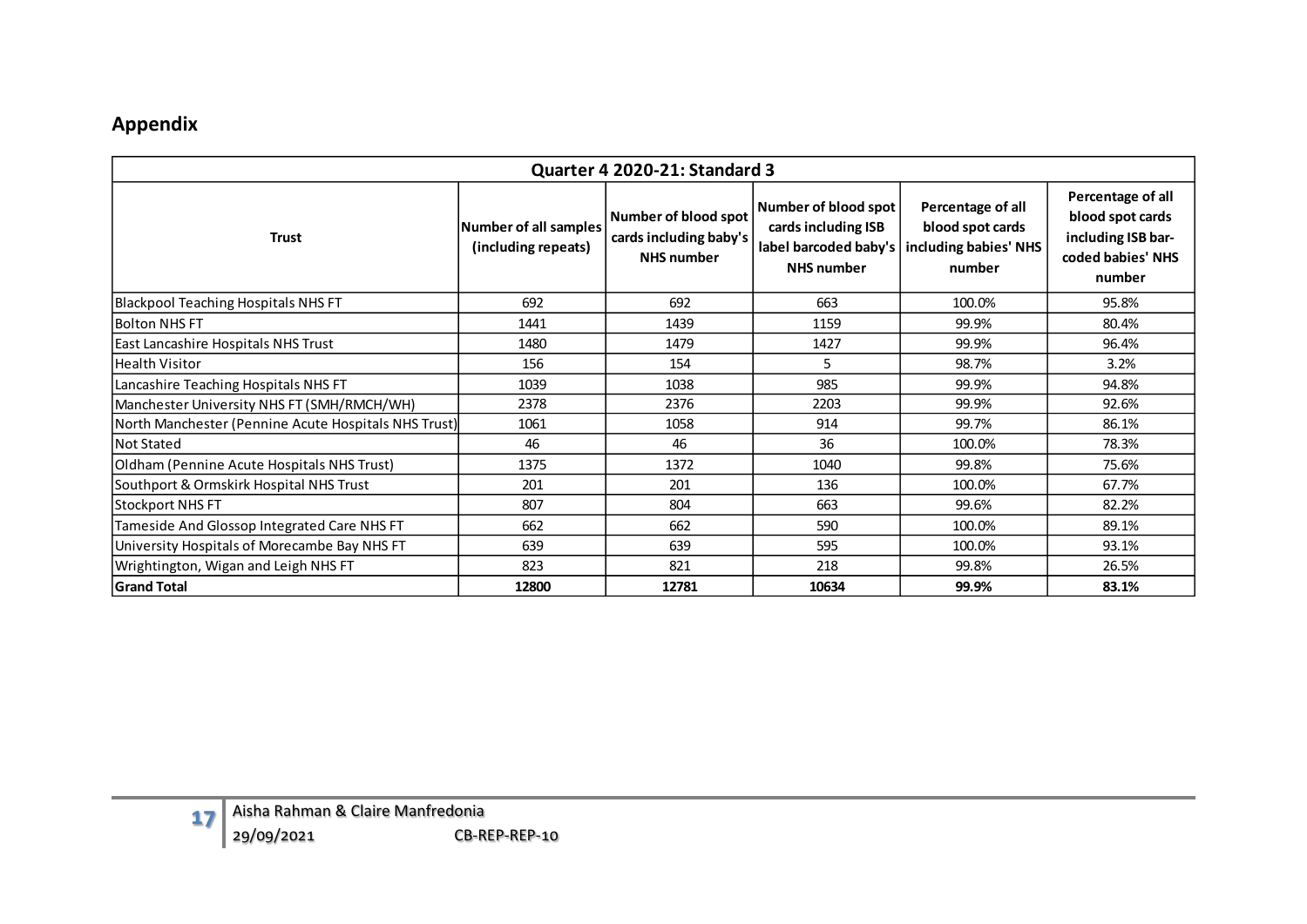|                                            | Quarter 1 2021-22: Standard 4                |                                                           |               |              |                |                |                |              |       |       |                |      |            |  |
|--------------------------------------------|----------------------------------------------|-----------------------------------------------------------|---------------|--------------|----------------|----------------|----------------|--------------|-------|-------|----------------|------|------------|--|
|                                            | <b>Trust</b>                                 | Number of<br>first samples<br>taken on or<br>before day 4 | 5             | 6            | $\overline{7}$ | 8              | $9+$           | 4 or earlier | 5     | 6     | $\overline{7}$ | 8    | 9 or later |  |
| Blackpool Teaching Hospitals NHS FT        |                                              | 0                                                         | 645           | 21           | $\overline{2}$ | $\mathbf{1}$   | 6              | 0.0%         | 95.6% | 3.1%  | 0.3%           | 0.1% | 0.9%       |  |
| <b>Bolton NHS FT</b>                       |                                              | $\overline{2}$                                            | 1320          | 57           | 6              | $\overline{2}$ | 13             | 0.1%         | 94.3% | 4.1%  | 0.4%           | 0.1% | 0.9%       |  |
| East Lancashire Hospitals NHS Trust        |                                              | 4                                                         | 1389          | 91           | $\overline{7}$ | $\mathbf{1}$   | 13             | 0.3%         | 92.3% | 6.0%  | 0.5%           | 0.1% | 0.9%       |  |
| <b>Health Visitor</b>                      |                                              | 0                                                         | 6             | 0            | $\mathsf 0$    | $\mathbf 0$    | 79             | 0.0%         | 7.1%  | 0.0%  | 0.0%           | 0.0% | 92.9%      |  |
| Lancashire Teaching Hospitals NHS FT       |                                              | 3                                                         | 894           | 63           | 11             | 3              | 9              | 0.3%         | 90.9% | 6.4%  | 1.1%           | 0.3% | 0.9%       |  |
|                                            | Manchester University NHS FT (SMH/RMCH/WH)   | 3                                                         | 2063          | 69           | $\overline{7}$ | 10             | 17             | 0.1%         | 95.1% | 3.2%  | 0.3%           | 0.5% | 0.8%       |  |
| North Manchester (MFT)                     |                                              | $\overline{2}$                                            | 930           | 56           | $\overline{3}$ | $\mathbf{1}$   | 16             | 0.2%         | 92.3% | 5.6%  | 0.3%           | 0.1% | 1.6%       |  |
| <b>Not Stated</b>                          |                                              | $\mathsf 0$                                               | $\mathbf{1}$  | $\mathbf{1}$ | $\mathbf 0$    | $\mathbf 0$    | $\mathbf 0$    | 0.0%         | 50.0% | 50.0% | 0.0%           | 0.0% | 0.0%       |  |
|                                            | Oldham (Pennine Acute Hospitals NHS Trust)   | 6                                                         | 1268          | 109          | 15             | 6              | 15             | 0.4%         | 89.4% | 7.7%  | 1.1%           | 0.4% | 1.1%       |  |
| Southport & Ormskirk Hospital NHS Trust    |                                              | 4                                                         | 191           | 16           | $\mathbf{1}$   | 0              | 8              | 1.8%         | 86.8% | 7.3%  | 0.5%           | 0.0% | 3.6%       |  |
| Stockport NHS FT                           |                                              | $\overline{2}$                                            | 734           | 22           | 10             | $\overline{2}$ | 6              | 0.3%         | 94.6% | 2.8%  | 1.3%           | 0.3% | 0.8%       |  |
|                                            | Tameside And Glossop Integrated Care NHS FT  | 0                                                         | 648           | 25           | $\overline{2}$ | 5              | $\mathbf{1}$   | 0.0%         | 95.2% | 3.7%  | 0.3%           | 0.7% | 0.1%       |  |
|                                            | University Hospitals of Morecambe Bay NHS FT | 0                                                         | 586           | 19           | $\mathbf{3}$   | $\overline{2}$ | $\mathbf 2$    | 0.0%         | 95.8% | 3.1%  | 0.5%           | 0.3% | 0.3%       |  |
| Wrightington, Wigan and Leigh NHS FT       |                                              | 0                                                         | 742           | 41           | 5              | $\mathsf{O}$   | $\overline{3}$ | 0.0%         | 93.8% | 5.2%  | 0.6%           | 0.0% | 0.4%       |  |
| <b>Grand Total</b>                         |                                              | 26                                                        | 11417         | 590          | 72             | 33             | 188            | 0.2%         | 92.6% | 4.8%  | 0.6%           | 0.3% | 1.5%       |  |
| <b>Excludes samples with missing dates</b> |                                              |                                                           |               |              |                |                |                |              |       |       |                |      |            |  |
|                                            |                                              |                                                           |               |              |                |                |                |              |       |       |                |      |            |  |
| 18                                         | Aisha Rahman & Claire Manfredonia            |                                                           |               |              |                |                |                |              |       |       |                |      |            |  |
|                                            | 29/09/2021                                   |                                                           | CB-REP-REP-10 |              |                |                |                |              |       |       |                |      |            |  |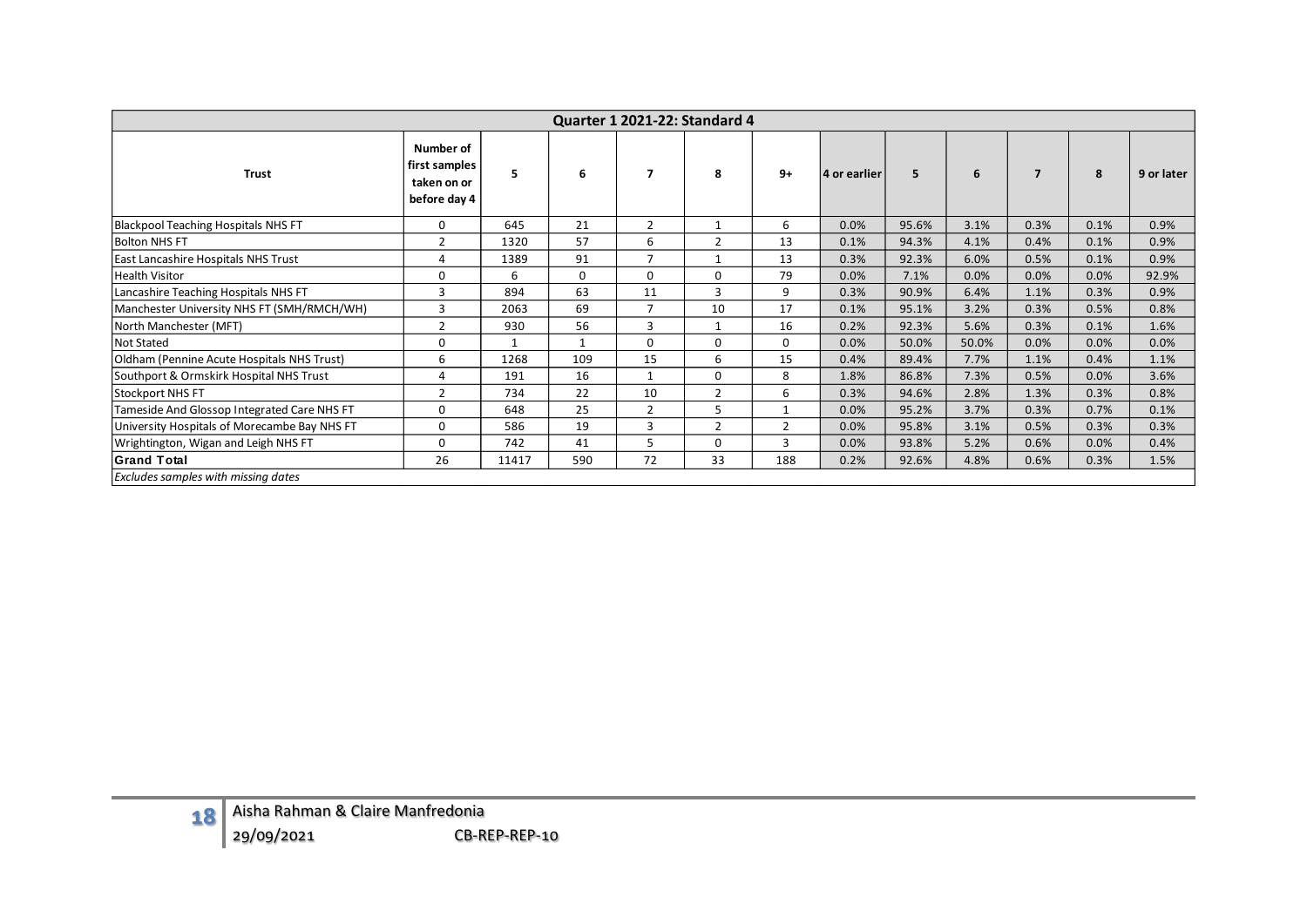|                                                                                      | Quarter 1 2021-22: Standard 5                                                            |                                               |                                                                                                          |
|--------------------------------------------------------------------------------------|------------------------------------------------------------------------------------------|-----------------------------------------------|----------------------------------------------------------------------------------------------------------|
| <b>Trust</b>                                                                         | <b>Number of samples received</b><br>in 3 or fewer working days of<br>sample being taken | <b>Total number of</b><br>samples<br>received | Percentage of samples<br>received by laboratories in 3<br>or fewer working days of<br>sample being taken |
| <b>Blackpool Teaching Hospitals NHS FT</b>                                           | 686                                                                                      | 692                                           | 99.1%                                                                                                    |
| <b>Bolton NHS FT</b>                                                                 | 1459                                                                                     | 1478                                          | 98.7%                                                                                                    |
| East Lancashire Hospitals NHS Trust                                                  | 1566                                                                                     | 1571                                          | 99.7%                                                                                                    |
| <b>Health Visitor</b>                                                                | 84                                                                                       | 93                                            | 90.3%                                                                                                    |
| Lancashire Teaching Hospitals NHS FT                                                 | 1026                                                                                     | 1028                                          | 99.8%                                                                                                    |
| Manchester University NHS FT (SMH/RMCH/WH)                                           | 2287                                                                                     | 2289                                          | 99.9%                                                                                                    |
| North Manchester (MFT)                                                               | 1045                                                                                     | 1056                                          | 99.0%                                                                                                    |
| <b>Not Stated</b>                                                                    | $\overline{2}$                                                                           | $\overline{2}$                                | 100.0%                                                                                                   |
| Oldham (Pennine Acute Hospitals NHS Trust)                                           | 1471                                                                                     | 1498                                          | 98.2%                                                                                                    |
| Southport & Ormskirk Hospital NHS Trust                                              | 122                                                                                      | 230                                           | 53.0%                                                                                                    |
| <b>Stockport NHS FT</b>                                                              | 804                                                                                      | 809                                           | 99.4%                                                                                                    |
| Tameside And Glossop Integrated Care NHS FT                                          | 688                                                                                      | 693                                           | 99.3%                                                                                                    |
| University Hospitals of Morecambe Bay NHS FT                                         | 609                                                                                      | 629                                           | 96.8%                                                                                                    |
| Wrightington, Wigan and Leigh NHS FT                                                 | 801                                                                                      | 820                                           | 97.7%                                                                                                    |
| <b>Grand Total</b>                                                                   | 12650                                                                                    | 12888                                         | 98.2%                                                                                                    |
| Excludes day 0 'pre-transfusion' samples and samples with missing date of collection |                                                                                          |                                               |                                                                                                          |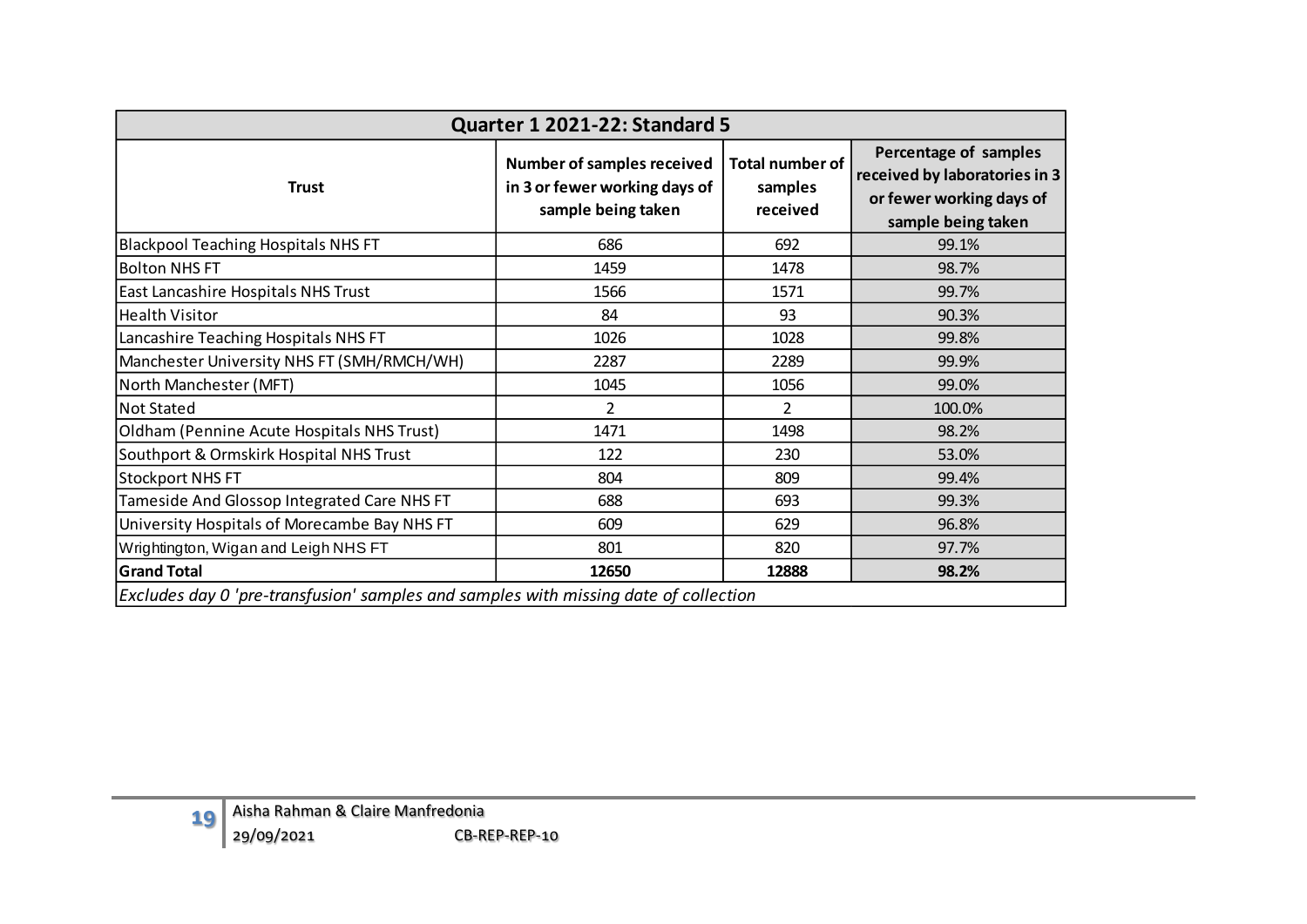| Quarter 1 2021-22: Standard 6 by Trust                                     |                                                            |                                |                                                            |                   |                                                      |                                                                 |                              |                      |                                                               |                                                         |                            |                                                             |                                                                     |                                            |                    |
|----------------------------------------------------------------------------|------------------------------------------------------------|--------------------------------|------------------------------------------------------------|-------------------|------------------------------------------------------|-----------------------------------------------------------------|------------------------------|----------------------|---------------------------------------------------------------|---------------------------------------------------------|----------------------------|-------------------------------------------------------------|---------------------------------------------------------------------|--------------------------------------------|--------------------|
| Status code and description of avoidable<br>repeat                         | Blackpool<br>Teaching<br><b>Hospitals</b><br><b>NHS FT</b> | <b>Bolton</b><br><b>NHS FT</b> | East<br>Lancashire<br><b>Hospitals</b><br><b>NHS Trust</b> | Health<br>Visitor | Lancashire<br><b>Teaching</b><br>Hospitals<br>NHS FT | Manchester<br><b>University</b><br>NHS FT<br>(SMH/ WH/<br>RMCH) | North<br>Manchester<br>(MFT) | <b>Not</b><br>stated | Oldham<br>(Pennine<br>Acute<br><b>Hospitals NHS</b><br>Trust) | Southport &<br>Ormskirk<br><b>Hospital NHS</b><br>Trust | Stockport<br><b>NHS FT</b> | <b>Tameside And</b><br>Glossop<br>Integrated<br>Care NHS FT | University<br><b>Hospitals of</b><br>Morecambe<br><b>Bay NHS FT</b> | Wrightington,<br>Wigan and<br>Leigh NHS FT | <b>Grand Total</b> |
| 0301: too young for reliable screening ( $\leq 4$<br>days)                 | $\mathbf{1}$                                               | 0                              | $\overline{4}$                                             | $\mathbf 0$       | $\mathbf{1}$                                         | $\overline{2}$                                                  | $\overline{2}$               | 0                    | $\overline{\mathbf{4}}$                                       | $\overline{4}$                                          | $\overline{2}$             | $\mathbf 0$                                                 | 0                                                                   | $\mathsf 0$                                | 20                 |
| 0302: too soon after transfusion (<72 hours)                               | $\mathsf 0$                                                | 0                              | 3                                                          | $\mathbf 0$       | 0                                                    | 3                                                               | $\mathsf 0$                  | 0                    | 4                                                             | $\mathsf 0$                                             | $\mathsf 0$                | $\mathsf 0$                                                 | $\mathsf 0$                                                         | $\mathsf 0$                                | 10                 |
| 0303: insufficent sample                                                   | 6                                                          | 23                             | 10                                                         | 3                 | 14                                                   | 31                                                              | 18                           | 0                    | 13                                                            | $\overline{\mathbf{3}}$                                 | $\overline{\mathbf{3}}$    | $\overline{\mathbf{3}}$                                     | 4                                                                   | 4                                          | 135                |
| 0304: unsuitable sample (blood quality):<br>incorrect blood application    | $\overline{2}$                                             | 12                             | $\overline{2}$                                             | $\mathbf{1}$      | 3                                                    | 23                                                              | $\overline{7}$               | $\mathbf 0$          | 10                                                            | $\mathsf 0$                                             | 5                          | $\mathbf{1}$                                                | 5                                                                   | $\mathbf{3}$                               | 74                 |
| 0305: unsuitable sample (blood quality):<br>compressed/damaged             | $\overline{2}$                                             | $\overline{2}$                 | $\overline{2}$                                             | 0                 | 4                                                    | $\mathsf 0$                                                     | $\mathsf 0$                  | 0                    | 3                                                             | $\mathbf{1}$                                            | 6                          | $\mathbf{1}$                                                | 3                                                                   | $\mathbf{1}$                               | 25                 |
| 0306: Unsuitable sample: day 0 and day 5 on<br>same card                   | $\mathsf 0$                                                | $\mathbf{0}$                   | $\mathbf 0$                                                | $\mathbf 0$       | 0                                                    | $\mathsf 0$                                                     | $\mathsf 0$                  | $\mathbf 0$          | 0                                                             | $\mathsf 0$                                             | $\mathbf 0$                | $\mathsf 0$                                                 | $\mathsf 0$                                                         | $\mathsf 0$                                | $\mathbf{0}$       |
| 0307: unsuitable sample for CF: possible faecal<br>contamination           | $\mathsf 0$                                                | $\mathbf{1}$                   | 1                                                          | 0                 | $\mathbf{1}$                                         | 5                                                               | 3                            | 0                    | 0                                                             | $\mathbf{1}$                                            | $\mathsf 0$                | $\mathbf{1}$                                                | 0                                                                   | $\mathbf{1}$                               | 14                 |
| 0308: unsuitable sample: NHS number<br>missing/not accurately recorded     | $\mathbf{1}$                                               | $\mathbf{1}$                   | $\overline{2}$                                             | $\mathbf{1}$      | $\mathbf{1}$                                         | 5                                                               | $\mathbf{1}$                 | $\mathbf 0$          | 5                                                             | $\mathsf 0$                                             | $\mathbf{1}$               | $\mathbf{1}$                                                | $\mathsf 0$                                                         | $\overline{2}$                             | 21                 |
| 0309: unsuitable sample: date of sample<br>missing/not accurately recorded | 3                                                          | 0                              | 9                                                          | $\overline{2}$    | $\overline{4}$                                       | 5                                                               | 9                            | 0                    | 4                                                             | $\overline{4}$                                          | $\mathbf{1}$               | $\mathbf 0$                                                 | $\mathbf{1}$                                                        | $\mathbf{1}$                               | 43                 |
| 0310: unsuitable sample: date of birth not<br>accurately matched           | $\mathsf 0$                                                | $\mathbf{0}$                   | $\mathbf 0$                                                | $\mathbf 0$       | 0                                                    | $\mathsf 0$                                                     | $\mathsf 0$                  | $\mathbf{0}$         | 0                                                             | $\mathsf 0$                                             | $\mathbf 0$                | $\mathsf 0$                                                 | $\mathsf 0$                                                         | $\mathsf 0$                                | $\mathbf{0}$       |
| 0311: unsuitable sample: expired card used                                 | $\mathsf 0$                                                | $\mathbf{0}$                   | $\mathbf 0$                                                | $\mathbf 0$       | 0                                                    | $\mathbf{1}$                                                    | $\mathsf 0$                  | $\mathbf{0}$         | 0                                                             | $\mathsf 0$                                             | $\mathsf 0$                | $\mathsf 0$                                                 | 0                                                                   | $\mathsf 0$                                | $\mathbf{1}$       |
| 0312: unsuitable sample: >14 days in transit,<br>too old for analysis      | $\mathsf 0$                                                | 0                              | 0                                                          | $\mathbf{1}$      | 0                                                    | $\mathsf 0$                                                     | $\mathsf 0$                  | 0                    | 0                                                             | $\mathbf 0$                                             | $\mathsf 0$                | $\mathsf 0$                                                 | 0                                                                   | $\mathsf 0$                                | $\mathbf{1}$       |
| 0313: unsuitable sample: damaged in transit                                | 0                                                          | 0                              | 0                                                          | 0                 | 0                                                    | $\mathsf 0$                                                     | $\mathsf 0$                  | 0                    | 0                                                             | $\mathbf 0$                                             | $\mathbf 0$                | $\mathbf 0$                                                 | 0                                                                   | 0                                          | $\mathbf 0$        |
| <b>Number of Avoidable Repeat Requests</b>                                 | 15                                                         | 39                             | 30                                                         | 8                 | 28                                                   | 72                                                              | 40                           | 0                    | 39                                                            | 13                                                      | 18                         | $\overline{7}$                                              | 13                                                                  | 12                                         | 334                |
| Number of first samples received/<br>babies tested                         | 678                                                        | 1399                           | 1511                                                       | 65                | 986                                                  | 2171                                                            | 1018                         | $\overline{2}$       | 1423                                                          | 223                                                     | 777                        | 679                                                         | 613                                                                 | 792                                        | 12337              |
| <b>Avoidable Repeat Requests Rate</b>                                      | 2.2%                                                       | 2.8%                           | 2.0%                                                       | 12.3%             | 2.8%                                                 | 3.3%                                                            | 3.9%                         | 0.0%                 | 2.7%                                                          | 5.8%                                                    | 2.3%                       | 1.0%                                                        | 2.1%                                                                | 1.5%                                       | 2.7%               |
| Transfusion Reapeats are not included in the Avoidable Repeat calculation  |                                                            |                                |                                                            |                   |                                                      |                                                                 |                              |                      |                                                               |                                                         |                            |                                                             |                                                                     |                                            |                    |